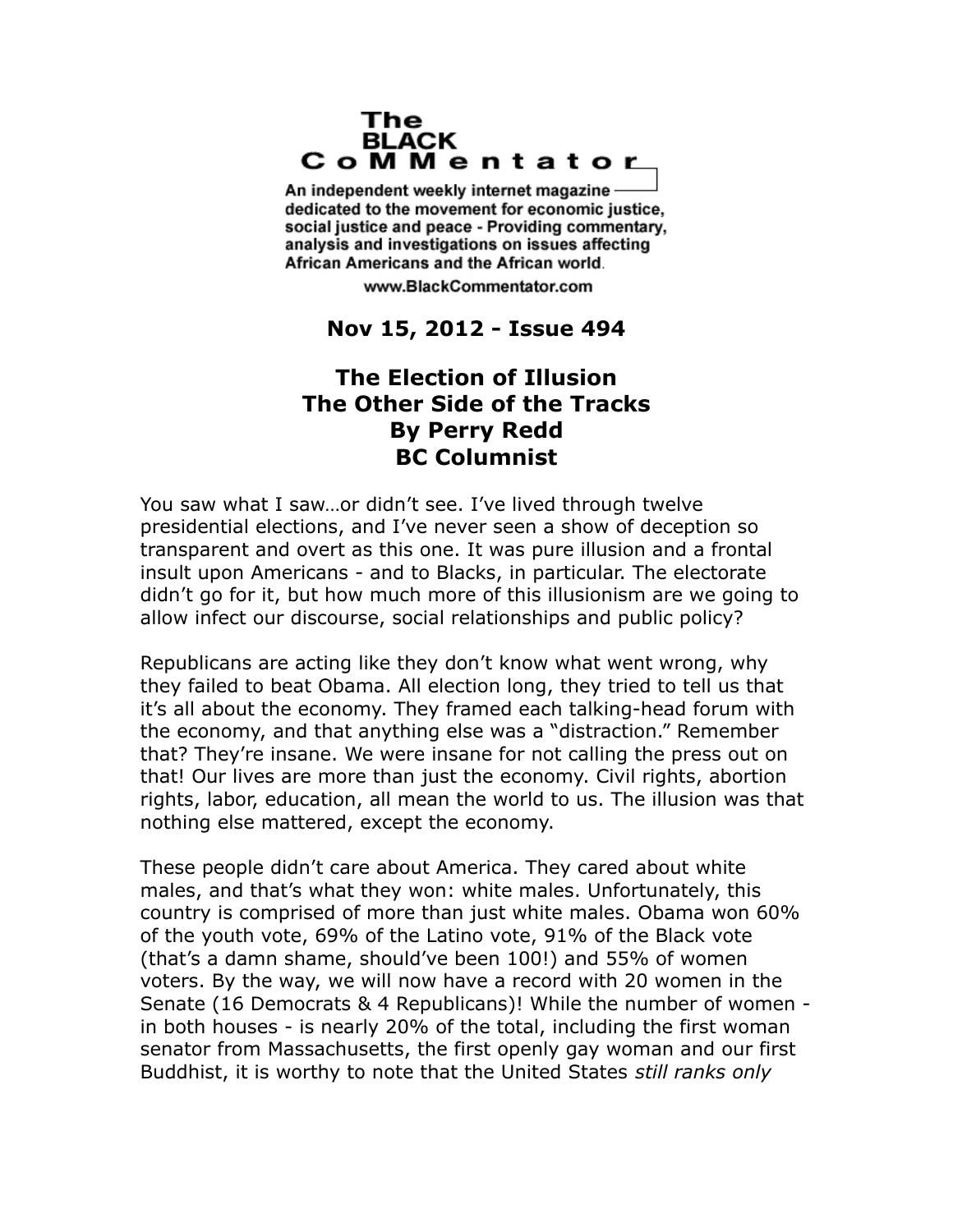*91st* in the world in terms of women holding elective office! And Republicans led us to believe that they had the female vote.

Conservative Republicans, like Karl Rove, are still saying they had a good election night! Look, winning 51% of the American vote isn't a landslide, but in our system of the Electoral College, Republicans got smashed! Obama finished with 332 to Romney's 206 electoral votes. That means Romney lost the states where they claimed he was competitive. Come on…are we stupid? The Republicans did not have a good night. The illusion is over. Greta Van Susteren was on the Sunday talk shows saying that it wasn't that big of a margin. Bush's 537 theft in Florida wasn't big; this win was big! Obama might have come up 8 million votes short of his 2008 campaign totals, but he won by 3 million more than Romney. That's no illusion.

I want you to fix your forgetter: Remember when Republicans said that "the president can't run on his record?" He could…and he did. They tried to couch it all in terms of the economy. They lulled America to sleep on the Lilly Ledbetter Fair Pay Act, consumer protection overhaul, Wall Street reform, the auto industry bailout, same-sex marriage and Obamacare. A "do-nothing Congress" couldn't compare to the President's "record," but Conservatives created the illusion that his record wasn't progress. They were wrong. Were you?

We were told that the Republicans - and Mitt Romney in particular had the "momentum" going into the election. I was turning over tables telling people to reject anything resembling that characterization of the voting public. Romney was lying his way all the way to election day. Rove spent \$300 billion dollars of OPM (other people's money); he insisted that Fox was wrong in calling Ohio for the President too.

Don't you know that the Republicans had an uphill battle beginning with the primary debates? How on earth could they even think they could win anything when they insulted every constituency that was *not* predominately white male? From Michelle Bachmann to Herman Cain to Newt Gingrich to Mitt Romney's support for the Defense of Marriage Act (when nobody is threatening marriage!), they each managed to offend a non-white male sector of our society - thereby, setting themselves up for a loss. Saying he would end Planned Parenthood when so many women depend on its reproductive health services is political suicide. And, "self-deportation" as the answer to immigration reform proved to be another suicidal position.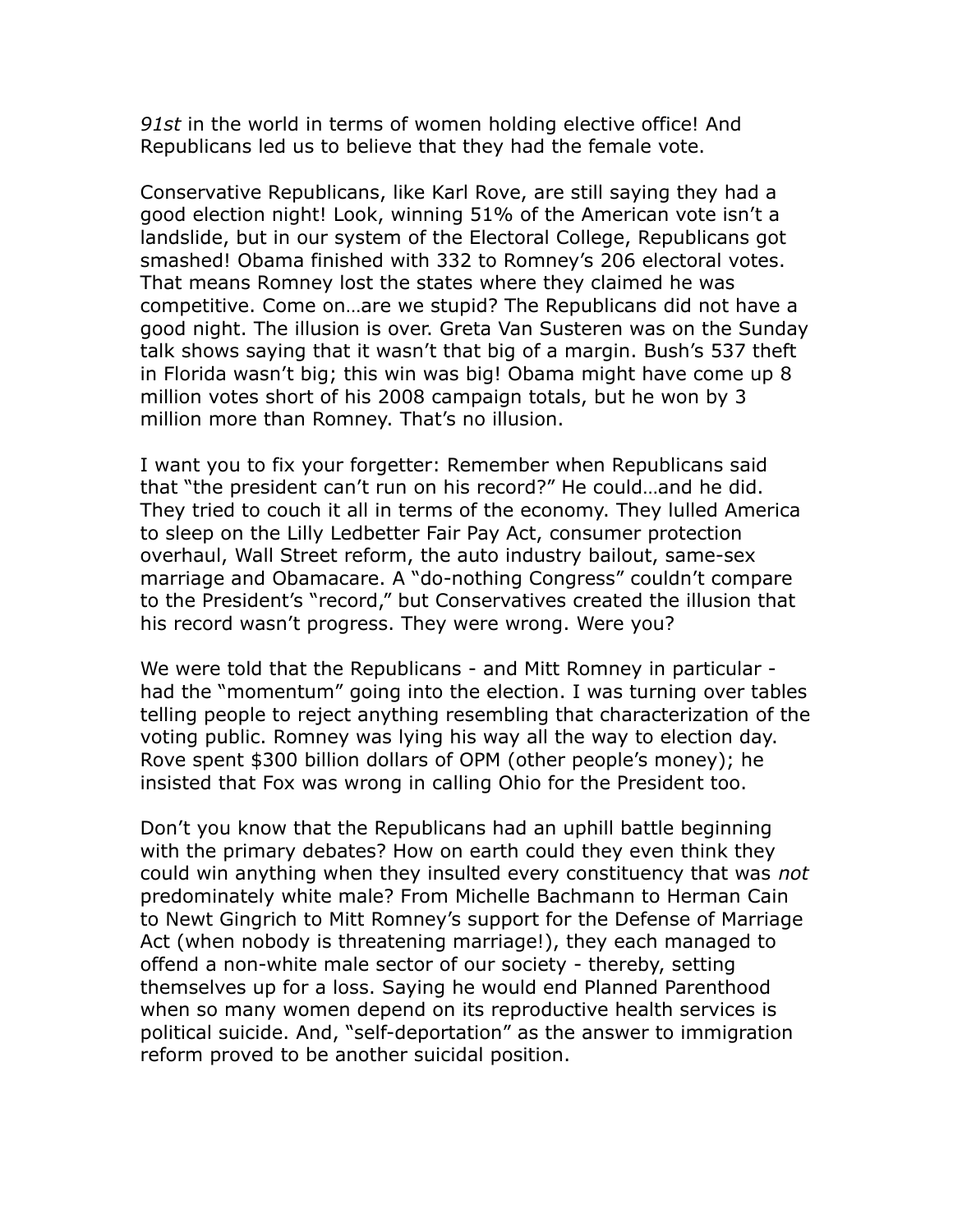During the final two weeks of the election, Republican Conservatives tried their best to lead us into thinking that the consulate attack on Benghazi was the single make-or-break issue for voters. It wasn't. Most Americans knew that and didn't allow it to become an issue. For one, Benghazi ain't America; two, most Americans believe that we (USA) shouldn't be meddling in Libyan affairs any way (and since we are, we get what you deserve)! Fox News and Fox's Chris Wallace pushed the Benghazi issue especially hard (watch the many You Tube clips). The same people who told us that anything besides the economy was a "distraction," tried to use Benghazi as a distraction. And, Romney's *still* doing it! Romney referred to distractions as "bright, shiny objects." The bright, shiny objects are their illusions.

The worst illusion of all is that unspoken constituency (no, not the American Indian; they exterminated them long ago by giving them sovereignty): the Black vote. Republicans never even spoke to an issue of Black concern - except to insult us. From Newt Gingrich's "food stamp President" comment to not including Blacks in his ground game, Conservatives incorrectly thought that getting the Latino vote would be enough to win.

And don't even get me started on the polls! Rasmussen, ABC/Washington Post, Gallup were all garbage in telling us who was going to win. Good. We shouldn't even listen to them *anyway!* Their objective is to make us think that our side - whichever side that might be - has lost and your vote isn't needed. That is just another illusion.

They told us that President Obama "failed to lead," then *they* defined what leadership is. They were wrong; they are wrong. As late as this weekend, Sen. Saxby Chambliss (R-GA) said it again on ABC's *This Week*. Guess what? Racial divisionists don't get to define the debate… especially with me! We must stop allowing them to frame the debate. We know what's important to us. Ironically, what's important to Blacks are the same "bright, shiny objects" that are important to all Americans: fairness, empowerment, justice and equality. There…I framed it. Now, go out and destroy the illusion with truth.

*BlackCommentator.com Columnist, Perry Redd, is the former Executive Director of the workers rights advocacy, Sincere Seven, and author of the on-line commentary, "*[The Other Side of the Tracks](http://socialspeaks.wordpress.com/)*." He is the host of the internet-based talk radio show, Socially Speaking in Washington, DC*. *Click* [here](http://www.blackcommentator.com/contact_forms/redd/contact.php) *to contact Mr. Redd.*